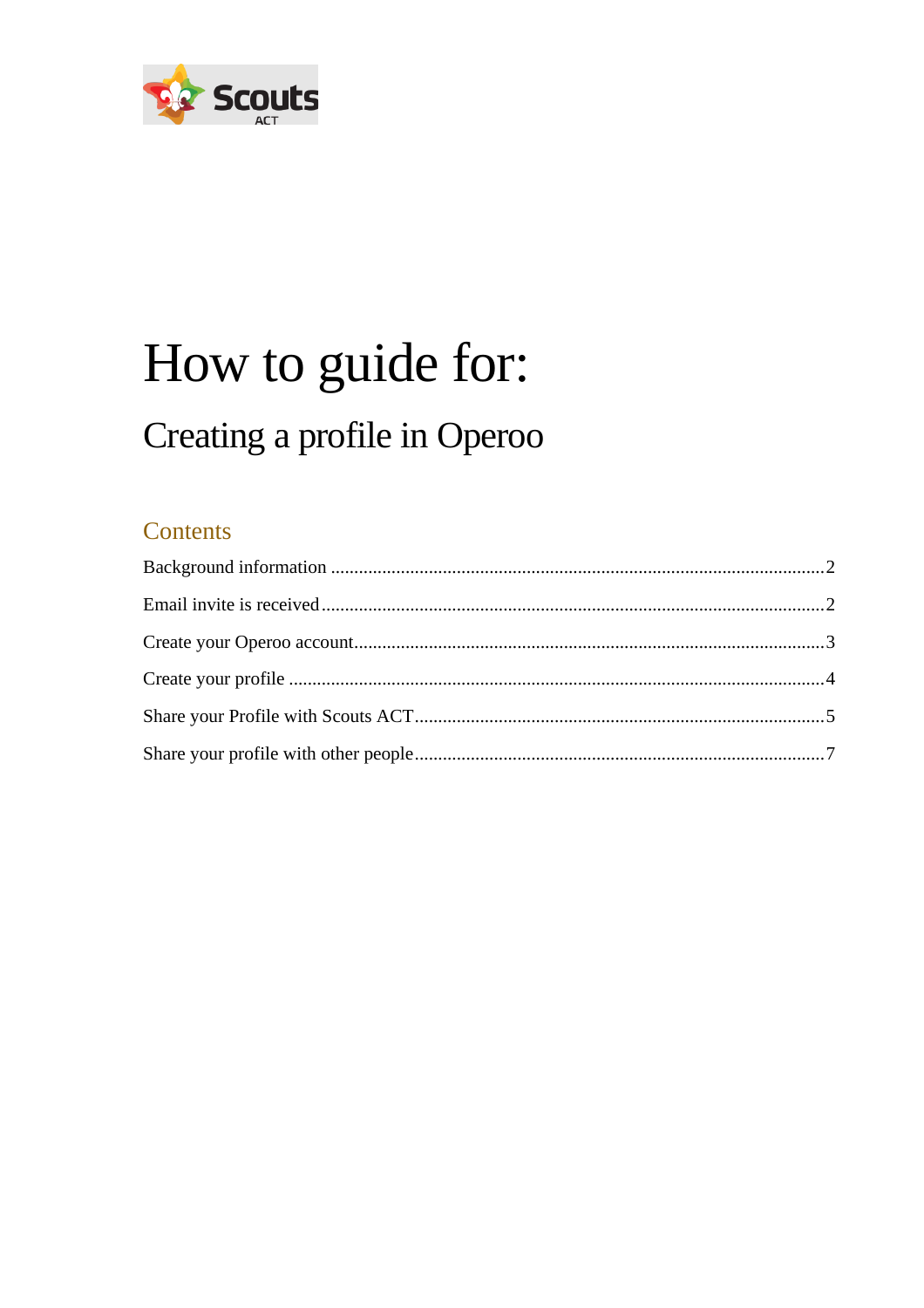

#### <span id="page-1-0"></span>Background information

- This guide covers how a parent, rover, scout leader, or adult helper can create their Operoo account and share their profile. This process is the same for both leaders, rovers, adult helpers, and parents.
- Scouts ACT member names and email addresses are integrated to Operoo from Extranet (Scouts ACT Membership database). Once imported, this triggers an email invite to create an Operoo account and profile.
- Once the profile is created it can be shared with Scouts ACT so the relevant Scout Leaders have access to their medical details and send activity consent forms to families.
- It is important to note a parent (or adult member) creates only one Operoo account but can have many profiles (one for each child) under that account.
- A profile information can be updated at any time
- The process for creating your Operoo profile is the same if using a desktop or mobile phone.

## <span id="page-1-1"></span>Email invite is received

To start the process, you will receive an invite similar to shown below from Scouts ACT. This invite is sent to the email listed as the primary contact in Extranet.



Click on the Create Operoo Profile button to start the process.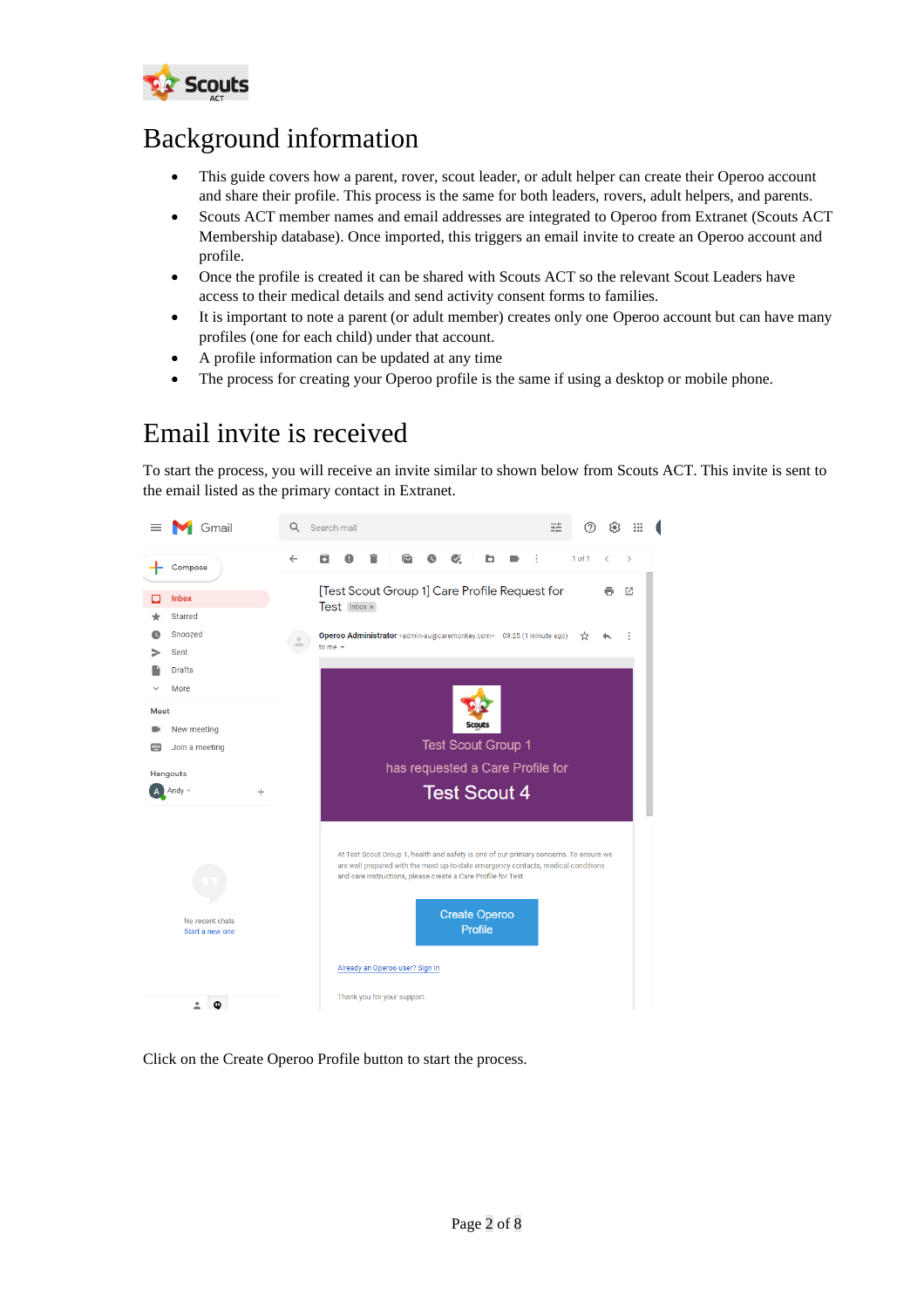

# <span id="page-2-0"></span>Create your Operoo account

Firstly, you will be prompted to sign up and set a password for your account (username is your email address).

| reCAPTCHA<br>Privacy - Terms<br>I have authority to provide details for Test Scout 4 |
|--------------------------------------------------------------------------------------|
|                                                                                      |
|                                                                                      |
|                                                                                      |
|                                                                                      |
|                                                                                      |
|                                                                                      |
|                                                                                      |
|                                                                                      |
|                                                                                      |
|                                                                                      |
|                                                                                      |
|                                                                                      |
|                                                                                      |
|                                                                                      |
|                                                                                      |
|                                                                                      |
|                                                                                      |
|                                                                                      |
|                                                                                      |
|                                                                                      |
|                                                                                      |
|                                                                                      |
| ☑ By clicking 'Sign Up' you agree to the Terms of service and                        |
| Sign Up                                                                              |
|                                                                                      |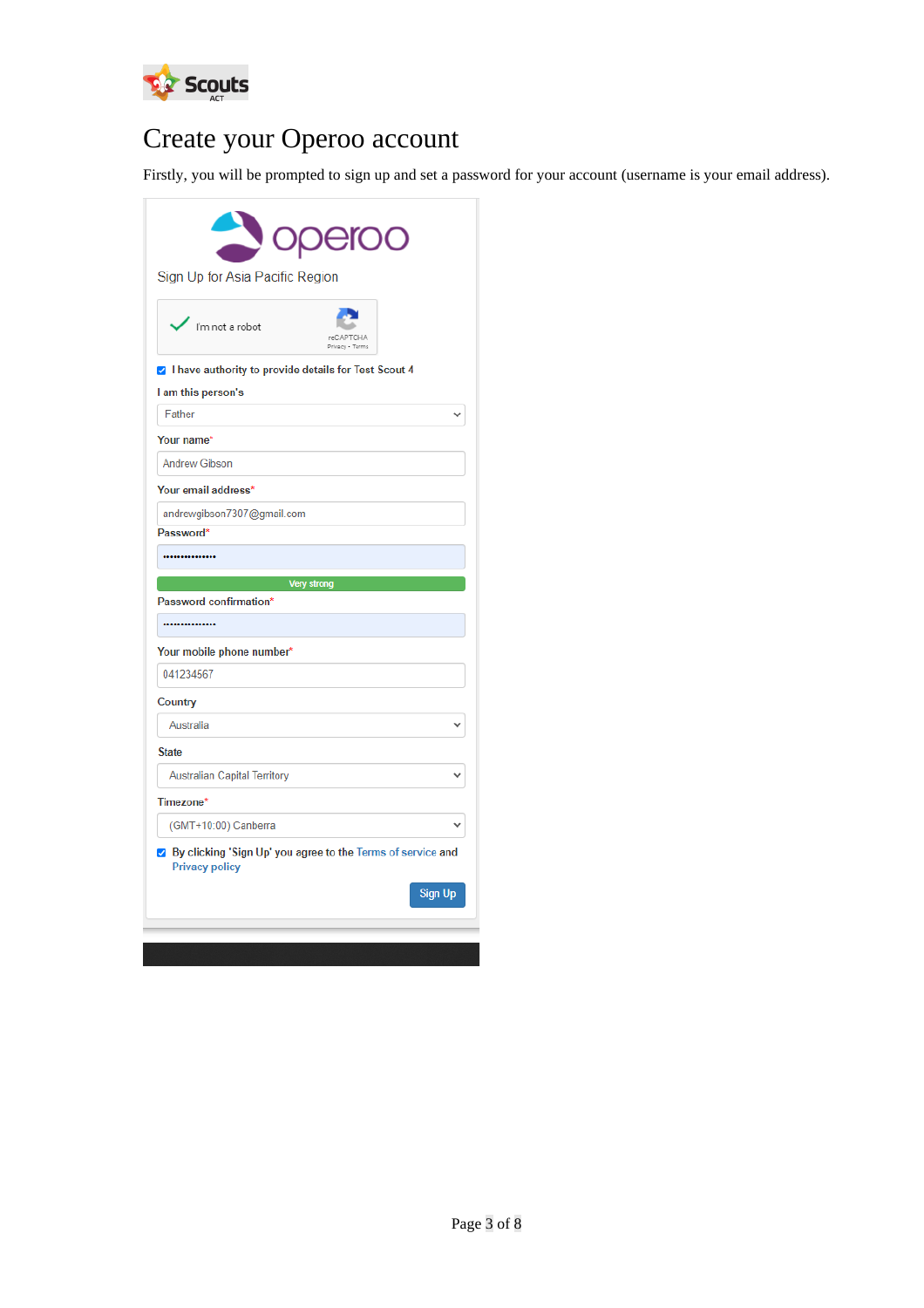

### <span id="page-3-0"></span>Create your profile

Once you have signed up, click on the '+ Add Profile' link.

| $\rightarrow$ C<br>groups.operoo.com/profiles<br>$\leftarrow$                                                   |             |      |            |                                                                                                 |             |              | Q<br>$\circledR$ | $\boxed{A}$<br>☆ |
|-----------------------------------------------------------------------------------------------------------------|-------------|------|------------|-------------------------------------------------------------------------------------------------|-------------|--------------|------------------|------------------|
| Operoo Home -                                                                                                   | $\bigoplus$ | Home | $Recent -$ | <b>Form Library</b>                                                                             | <b>News</b> | My Account - | Help $\sim$      | G Sign Out       |
|                                                                                                                 |             |      |            | Operoo Home                                                                                     |             |              |                  |                  |
| Requests <sup>®</sup>                                                                                           |             |      |            |                                                                                                 |             |              |                  |                  |
| Test Scout Group 1 has sent a request for<br><b>Test Scout 4 "Camping at</b><br>Cottermouth".<br><b>RESPOND</b> |             |      | Camp".     | Test Scout Group 1 has sent a request for<br>Test Scout 4 "Lake Cobargo Group<br><b>RESPOND</b> |             |              |                  |                  |
| My Profiles $\circ$                                                                                             |             |      |            | + Add Profile for you and your family members.                                                  |             |              |                  | + Add Profile    |
| <b>Profiles Shared with Me @</b>                                                                                |             |      |            | No profiles shared from family and friends.                                                     |             |              |                  |                  |

Fill out the questions as presented to you which include the following sections:

- Personal details
- Profile photo
- Emergency Contacts. We require at least two contacts.
- Medical Contacts. This is optional but you can list doctor/dentist details.
- Emergency Information (eg Medicare number, Private health insurance details etc)
- Medical Conditions
- Other Conditions/Disabilities
- Notes. If there is anything additional you wish to make Scout leaders aware of, please add this information here.
- Consent. Where you create your electronic signature and consent that the information is correct.

| Operoo Home -                                                                                                                                                                                                                                             | Home<br>⊕                           | Recent - | Form Library             | <b>News</b>           | My Account -                                                                                                                                                           | Help $\sim$ | G Sign Out           |  |  |  |
|-----------------------------------------------------------------------------------------------------------------------------------------------------------------------------------------------------------------------------------------------------------|-------------------------------------|----------|--------------------------|-----------------------|------------------------------------------------------------------------------------------------------------------------------------------------------------------------|-------------|----------------------|--|--|--|
|                                                                                                                                                                                                                                                           |                                     |          | Consent                  |                       |                                                                                                                                                                        |             |                      |  |  |  |
|                                                                                                                                                                                                                                                           | <b>CONSENT</b><br>A Consent below - |          |                          |                       |                                                                                                                                                                        |             |                      |  |  |  |
| I confirm that the details provided in this profile for Test Scout 4 are accurate to the best of my<br>ability. By sharing this profile I confirm that the details can be relied upon by users of this<br>information who have Test Scout 4 in their care |                                     |          | $\overline{\mathcal{L}}$ | Clear<br>minutes ago. | Please Draw your signature below<br>By checking this box I agree to all of the above.<br><b>I</b> Agree<br>This profile has not been consented since its last change 4 |             | <b>@</b> Show me how |  |  |  |

Click 'I Agree' and the profile is saved.

#### My Profiles <sup>®</sup>

Back on the home page the profile will now appear. You will note if there are any special medical conditions or notes these appear with an exclamation mark so this is easily brought to a Scout leaders' attention.

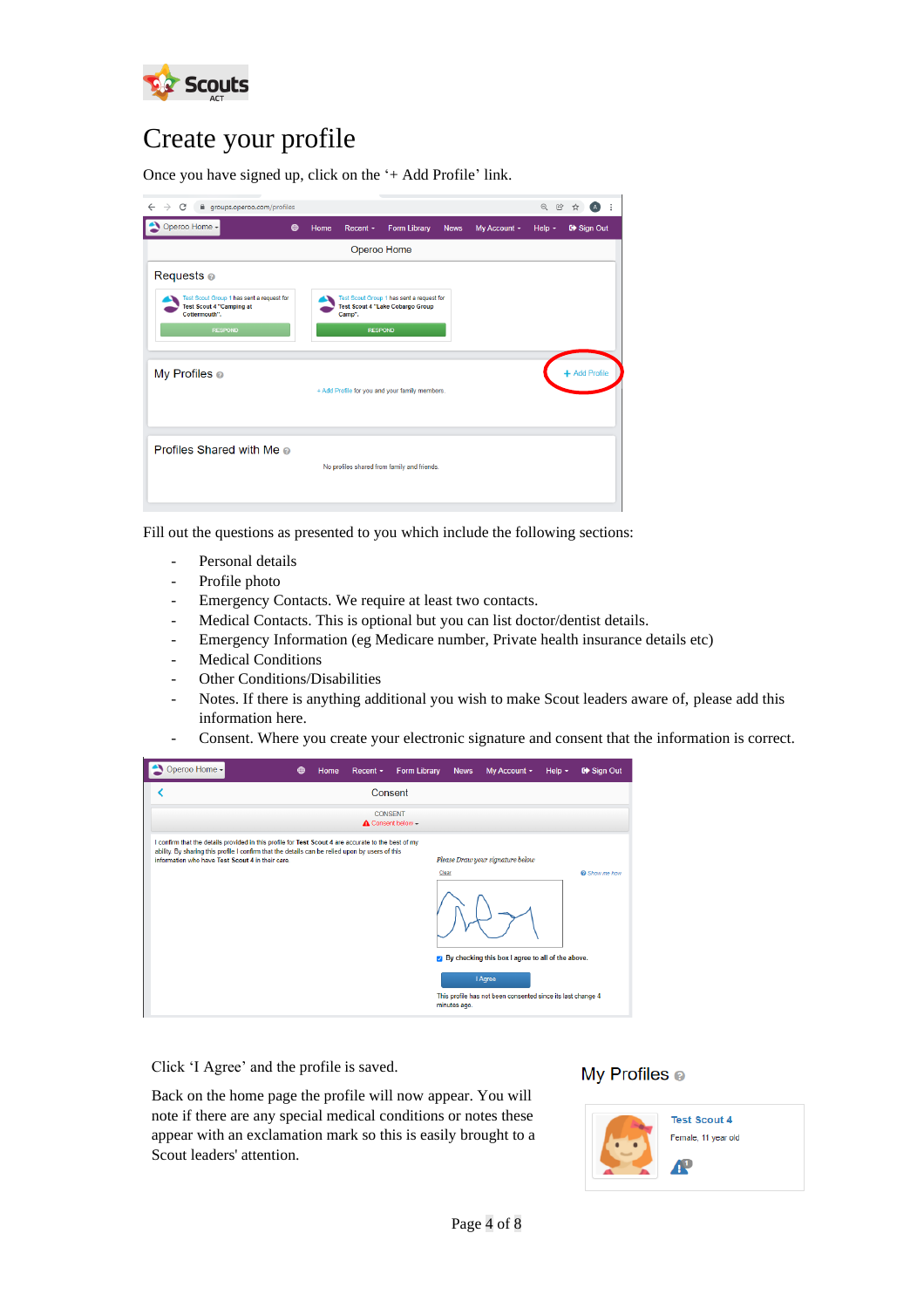

# <span id="page-4-0"></span>Share your Profile with Scouts ACT

Once the profile has been created, click on the name of the person.

| C<br>$\rightarrow$<br>■ groups.operoo.com/profiles?share=1<br>$\leftarrow$                                      |   |      |                          |                                                                               |             |              | $Q$ $B$     | ÷             |
|-----------------------------------------------------------------------------------------------------------------|---|------|--------------------------|-------------------------------------------------------------------------------|-------------|--------------|-------------|---------------|
| Operoo Home -                                                                                                   | ⊕ | Home | Recent -                 | Form Library                                                                  | <b>News</b> | My Account - | Help $\sim$ | G Sign Out    |
|                                                                                                                 |   |      | Operoo Home              |                                                                               |             |              |             |               |
| Requests $\odot$                                                                                                |   |      |                          |                                                                               |             |              |             |               |
| Test Scout Group 1 has sent a request for<br><b>Test Scout 4 "Camping at</b><br>Cottermouth".<br><b>RESPOND</b> |   |      | Camp".<br><b>RESPOND</b> | Test Scout Group 1 has sent a request for<br>Test Scout 4 "Lake Cobargo Group |             |              |             |               |
| My Profiles <sup>®</sup><br><b>Test Scout 4</b>                                                                 |   |      |                          |                                                                               |             |              |             | + Add Profile |
| Female, 11 year old<br>Æ                                                                                        |   |      |                          |                                                                               |             |              |             |               |
| <b>Profiles Shared with Me @</b>                                                                                |   |      |                          |                                                                               |             |              |             |               |

You will then see a Sharing Section. Click the Share button for the Scouts ACT group.

| <b>Test Scout 4</b><br>∢<br>FULL VIEW -<br>Personal Details for Test Scout 4<br>$\mathbb{Z}^{\bullet}$ Edit<br>Gender<br>Female<br>Date of Birth<br>17 July 2010 - 11 year old<br><b>Address</b><br>30 Test Street, Testville, Australian Capital Territory 2600, Australia Map<br>Edit Photo<br><b>面</b> Delete<br><b>C</b> Share<br><b>taTransfer</b><br>Sharing<br>eForms<br>Organisations<br>There are no eForm responses to display<br><b>Test Scout Group 1</b><br>Share<br><b>Individuals</b><br><b>C</b> Share<br><b>Emergency Contacts</b><br>$\mathbb{Z}$ Edit<br>Email<br>Relationship<br><b>Name</b><br>Home phone<br><b>Work phone</b><br><b>Mobile phone</b><br>Father<br><b>Andrew Gibson</b><br>⊡ andrewgibson7307@gmail.com<br>041234567<br>Angela Gibson<br>⊠ angelagibson@gmail.com<br>0412 456 789<br><b>Mother</b> | <b>Medical Contacts</b> | Operoo Home - | ⊕ | <b>Home</b> | Recent - | Form Library | <b>News</b> | My Account $\sim$ | Help $\sim$ | G Sign Out |
|-----------------------------------------------------------------------------------------------------------------------------------------------------------------------------------------------------------------------------------------------------------------------------------------------------------------------------------------------------------------------------------------------------------------------------------------------------------------------------------------------------------------------------------------------------------------------------------------------------------------------------------------------------------------------------------------------------------------------------------------------------------------------------------------------------------------------------------------|-------------------------|---------------|---|-------------|----------|--------------|-------------|-------------------|-------------|------------|
|                                                                                                                                                                                                                                                                                                                                                                                                                                                                                                                                                                                                                                                                                                                                                                                                                                         |                         |               |   |             |          |              |             |                   |             |            |
|                                                                                                                                                                                                                                                                                                                                                                                                                                                                                                                                                                                                                                                                                                                                                                                                                                         |                         |               |   |             |          |              |             |                   |             |            |
|                                                                                                                                                                                                                                                                                                                                                                                                                                                                                                                                                                                                                                                                                                                                                                                                                                         |                         |               |   |             |          |              |             |                   |             |            |
|                                                                                                                                                                                                                                                                                                                                                                                                                                                                                                                                                                                                                                                                                                                                                                                                                                         |                         |               |   |             |          |              |             |                   |             |            |
|                                                                                                                                                                                                                                                                                                                                                                                                                                                                                                                                                                                                                                                                                                                                                                                                                                         |                         |               |   |             |          |              |             |                   |             |            |
|                                                                                                                                                                                                                                                                                                                                                                                                                                                                                                                                                                                                                                                                                                                                                                                                                                         |                         |               |   |             |          |              |             |                   |             |            |
|                                                                                                                                                                                                                                                                                                                                                                                                                                                                                                                                                                                                                                                                                                                                                                                                                                         |                         |               |   |             |          |              |             |                   |             |            |
|                                                                                                                                                                                                                                                                                                                                                                                                                                                                                                                                                                                                                                                                                                                                                                                                                                         |                         |               |   |             |          |              |             |                   |             |            |
|                                                                                                                                                                                                                                                                                                                                                                                                                                                                                                                                                                                                                                                                                                                                                                                                                                         |                         |               |   |             |          |              |             |                   |             |            |
|                                                                                                                                                                                                                                                                                                                                                                                                                                                                                                                                                                                                                                                                                                                                                                                                                                         |                         |               |   |             |          |              |             |                   |             |            |
|                                                                                                                                                                                                                                                                                                                                                                                                                                                                                                                                                                                                                                                                                                                                                                                                                                         |                         |               |   |             |          |              |             |                   |             |            |
|                                                                                                                                                                                                                                                                                                                                                                                                                                                                                                                                                                                                                                                                                                                                                                                                                                         |                         |               |   |             |          |              |             |                   |             |            |
|                                                                                                                                                                                                                                                                                                                                                                                                                                                                                                                                                                                                                                                                                                                                                                                                                                         |                         |               |   |             |          |              |             |                   |             |            |
|                                                                                                                                                                                                                                                                                                                                                                                                                                                                                                                                                                                                                                                                                                                                                                                                                                         |                         |               |   |             |          |              |             |                   |             |            |
|                                                                                                                                                                                                                                                                                                                                                                                                                                                                                                                                                                                                                                                                                                                                                                                                                                         |                         |               |   |             |          |              |             |                   |             |            |
|                                                                                                                                                                                                                                                                                                                                                                                                                                                                                                                                                                                                                                                                                                                                                                                                                                         |                         |               |   |             |          |              |             |                   |             |            |
|                                                                                                                                                                                                                                                                                                                                                                                                                                                                                                                                                                                                                                                                                                                                                                                                                                         |                         |               |   |             |          |              |             |                   |             |            |
|                                                                                                                                                                                                                                                                                                                                                                                                                                                                                                                                                                                                                                                                                                                                                                                                                                         |                         |               |   |             |          |              |             |                   |             |            |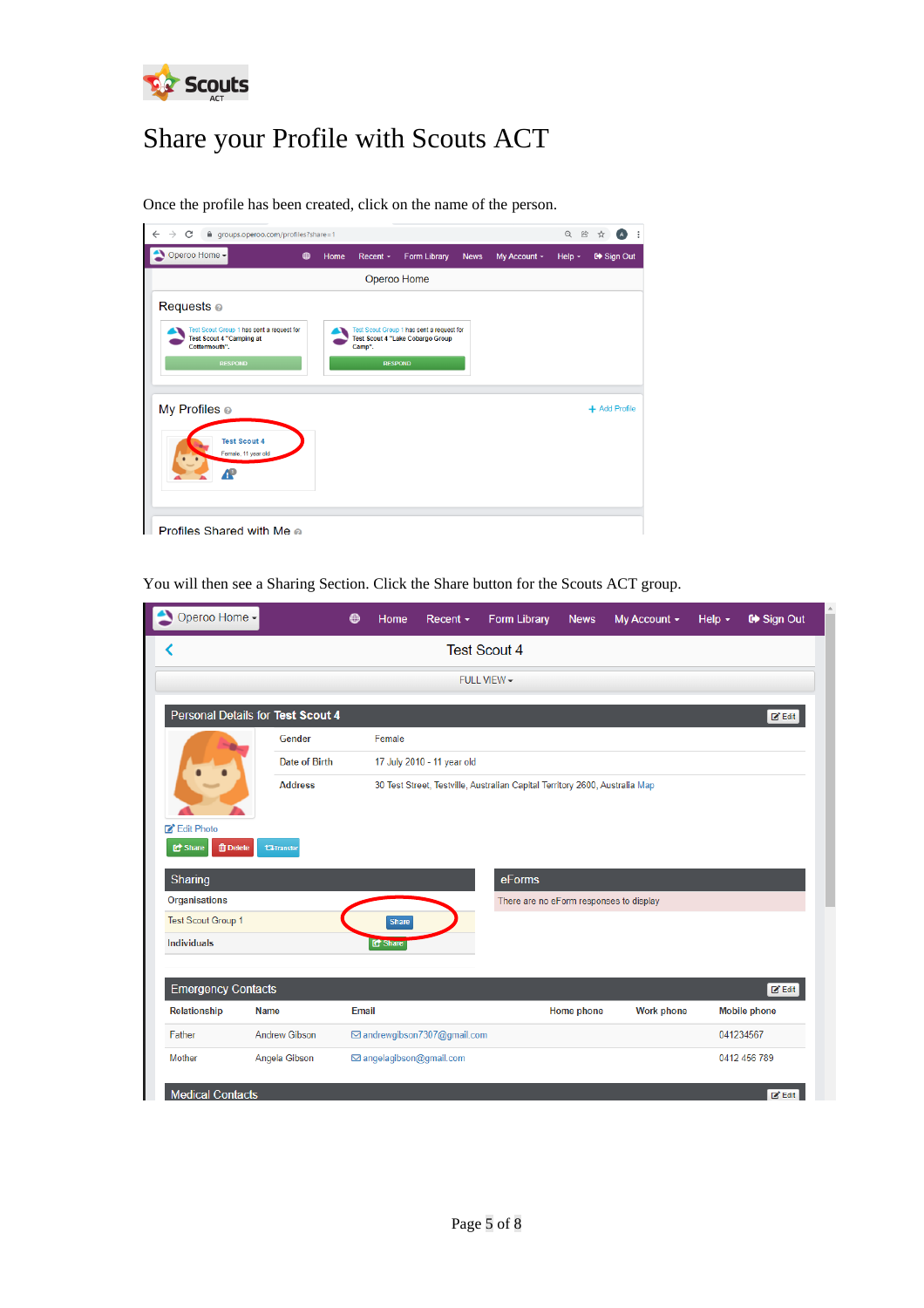

A confirmation message will appear, with the name and email address of the Group Leader.

| Share request for Test Scout 4                                     |                        | $\times$                       |
|--------------------------------------------------------------------|------------------------|--------------------------------|
| Test Scout Group 1 has requested care information for Test Scout 4 |                        |                                |
| Test Scout Group 1                                                 |                        |                                |
|                                                                    | Administrator<br>Name  | Andrew Gibson                  |
| <b>Scouts</b>                                                      | Administrator<br>Email | andrew.gibson@scoutsact.com.au |
|                                                                    | Country                | Australia                      |
| <b>Share</b><br>Close                                              |                        |                                |

Once shared, this will update the profile details.

| Operoo Home -                                   |                   | ⊕ | Home                                                                        | Recent $\sim$              | Form Library                  | <b>News</b> | My Account $\sim$    | Help $\sim$ | G Sign Out                  |
|-------------------------------------------------|-------------------|---|-----------------------------------------------------------------------------|----------------------------|-------------------------------|-------------|----------------------|-------------|-----------------------------|
|                                                 |                   |   |                                                                             |                            | <b>Test Scout 4</b>           |             |                      |             |                             |
|                                                 |                   |   |                                                                             |                            | FULL VIEW -                   |             |                      |             |                             |
| Personal Details for Test Scout 4               |                   |   |                                                                             |                            |                               |             |                      |             | $\mathbb{Z}^{\bullet}$ Edit |
|                                                 | Gender            |   | Female                                                                      |                            |                               |             |                      |             |                             |
|                                                 | Date of Birth     |   |                                                                             | 17 July 2010 - 11 year old |                               |             |                      |             |                             |
|                                                 | <b>Address</b>    |   | 30 Test Street, Testville, Australian Capital Territory 2600, Australia Map |                            |                               |             |                      |             |                             |
| Edit Photo<br><b>m</b> Delete<br><b>C</b> Share | <b>taTransfer</b> |   |                                                                             |                            |                               |             |                      |             |                             |
| Sharing                                         |                   |   |                                                                             |                            | eForms                        |             |                      |             |                             |
| Organisations                                   |                   |   |                                                                             |                            | eForm Responses               |             | <b>Response Date</b> |             | <b>Response</b>             |
| <b>Test Scout Group 1</b>                       |                   |   | 血                                                                           |                            | <b>Camping at Cottermouth</b> |             | Pending              |             | Respond                     |
| <b>Individuals</b>                              |                   |   | <b>C</b> Share                                                              |                            | Lake Cobargo Group Camp       |             | Pending              |             | Respond                     |

Congratulations. You have now setup and shared your profile with Scouts ACT.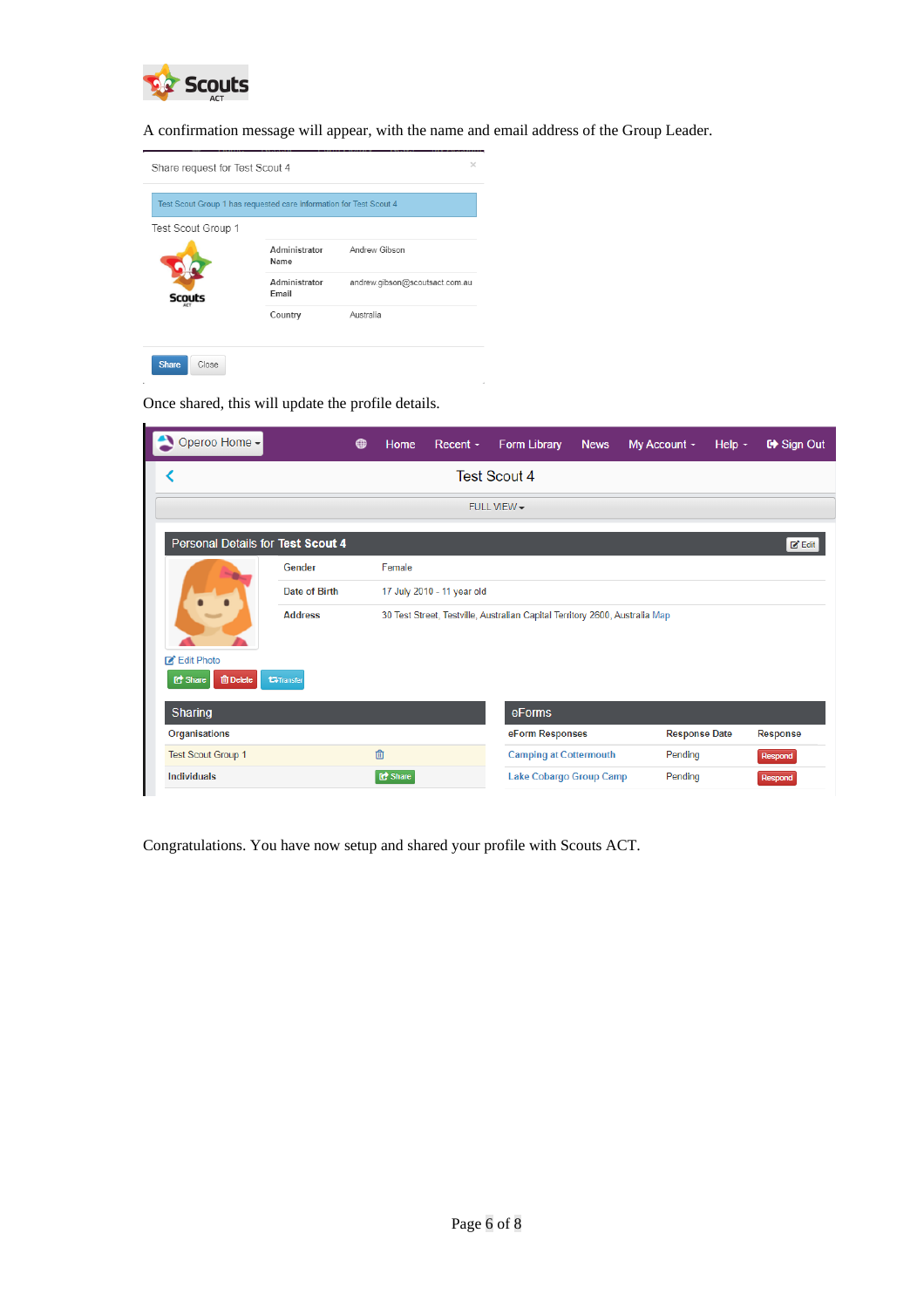

# <span id="page-6-0"></span>Share your profile with other people

You are able to share the management of profiles in your account with another person (e.g. other parent). To do this click on the profile name and the Share button under the Individuals line of the Sharing section.

| Operoo Home -                                                                |                |                                                                            |
|------------------------------------------------------------------------------|----------------|----------------------------------------------------------------------------|
|                                                                              |                | <b>Test Scout 4</b>                                                        |
|                                                                              |                | FULL VIEW -                                                                |
| Personal Details for Test Scout 4                                            |                |                                                                            |
|                                                                              | Gender         | Female                                                                     |
|                                                                              | Date of Birth  | 17 July 2010 - 11 year old                                                 |
|                                                                              | <b>Address</b> | 30 Test Street, Testville, Australian Capital Territory 2600, Australia Ma |
| Edit Photo                                                                   |                |                                                                            |
| $\bigoplus$ Print<br><b>面</b> Delete<br><b>17</b> Transfer<br><b>C</b> Share |                |                                                                            |
| Sharing                                                                      |                | eForn                                                                      |
| Organisations                                                                |                | eForm I                                                                    |
| <b>Test Scout Group 1</b>                                                    |                | بدر<br>Lake Co                                                             |
| <b>Individuals</b>                                                           |                | Campin<br>G <sup>+</sup> Share                                             |
|                                                                              |                |                                                                            |
| <b>Emergency Contacts</b>                                                    |                |                                                                            |

Then fill out the invite details and click invite. For access, we recommend choosing View and Modify if you wish them to respond to Activity Consent forms.

| C<br>□ groups.operoo.com/carer_invitations/new?profile_id=2619467<br>$\rightarrow$<br>$\leftarrow$                       | $\Theta$<br>凤                                                   |
|--------------------------------------------------------------------------------------------------------------------------|-----------------------------------------------------------------|
| $\prod$ Apps<br>Operoo                                                                                                   | <b>ED</b> Reading list                                          |
| Operoo Home -<br>⊕<br>Home<br>Recent $\sim$<br>Form Library                                                              | My Account -<br><b>News</b><br><b>■ Sign Out</b><br>Help $\sim$ |
| Invite someone to view Test's profile<br>⋖                                                                               |                                                                 |
| This section allows you to invite another person (such as another parent or grandparent) to view or manage this profile. |                                                                 |
| Name*                                                                                                                    |                                                                 |
| <b>Emily Gibson</b>                                                                                                      |                                                                 |
| Email*                                                                                                                   |                                                                 |
| emily.thescoutparent@gmail.com                                                                                           |                                                                 |
| Relationship*                                                                                                            |                                                                 |
| Mother                                                                                                                   | v                                                               |
| Access type*                                                                                                             |                                                                 |
| View & Modify                                                                                                            | ٧                                                               |
| <b>Message</b>                                                                                                           |                                                                 |
| Hi Emily,<br>Giving you access to manage Test Scout 4 for Scouts as we discussed.                                        |                                                                 |
| Invite<br>Cancel                                                                                                         | ive Chat                                                        |